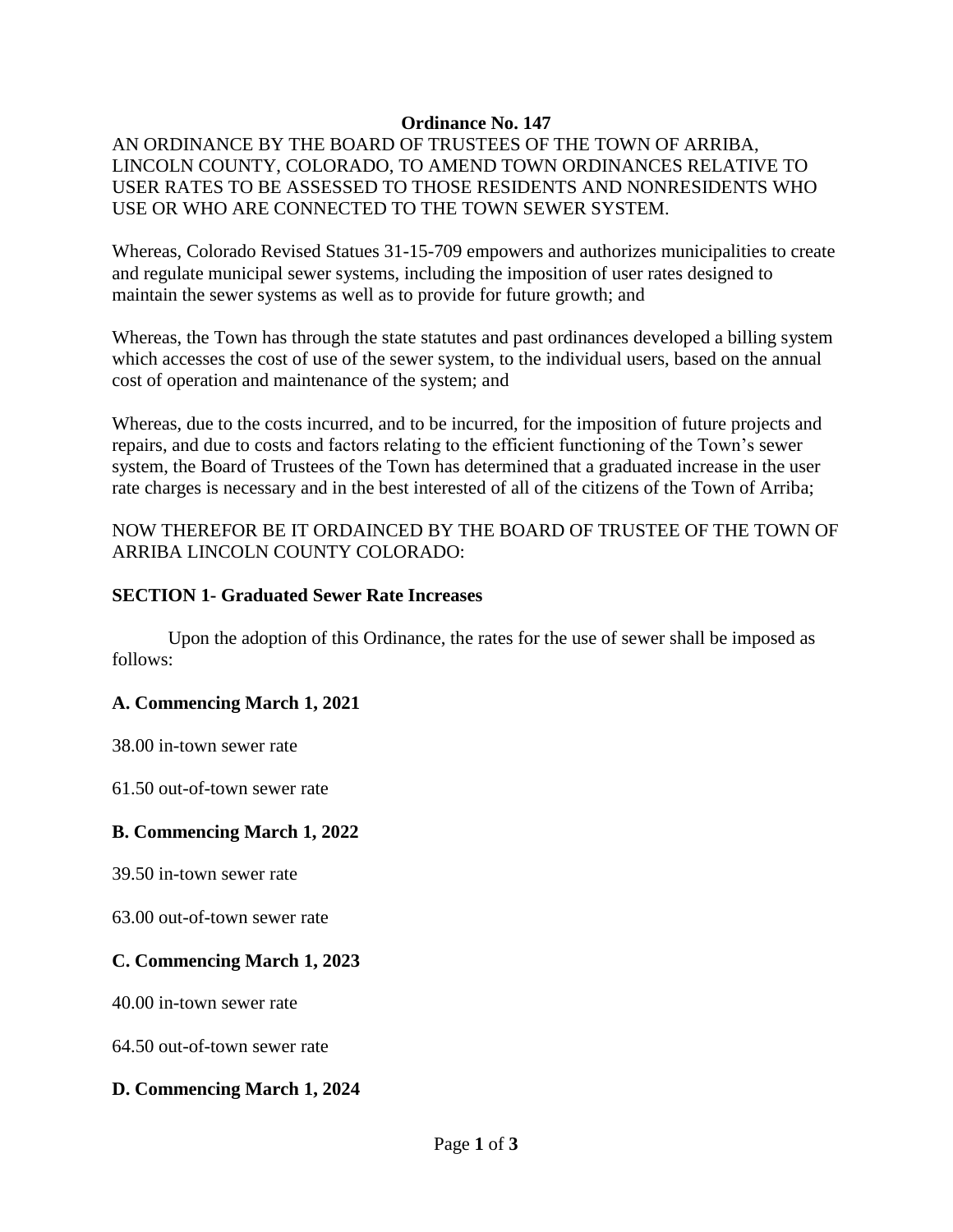41.50 in-town sewer rate

66.00 out-of-town sewer rate

### **E. Commencing March 1, 2025**

43.00 in-town sewer rate

67.50 out-of-town sewer rate

#### **Commencing March 1, 2026**

44.50 in-town sewer rate

69.00 out-of-town sewer rate

#### **Commencing March 1, 2027**

46.00 in-town sewer rate

70.50 out-of-town sewer rate

#### **Commencing March 1, 2028**

47.50 in-town sewer rate

72.00 out-of-town sewer rate

#### **Commencing March 1, 2029**

49.00 in-town sewer rate

73.50 out-of-town sewer rate

#### **Commencing March 1, 2030**

51.50 in-town sewer rate

75.00 out-of-town sewer rate

#### **SECTION 2 – Validity**

If any part or parts of this Ordinance are for any reason held to be invalid such decision shall not affect the validity of the remaining portions of this Ordinance. The Board hereby declares that it would have passed this Ordinance and each part or parts thereof, irrespective of the fact that any part or parts be declared invalid.